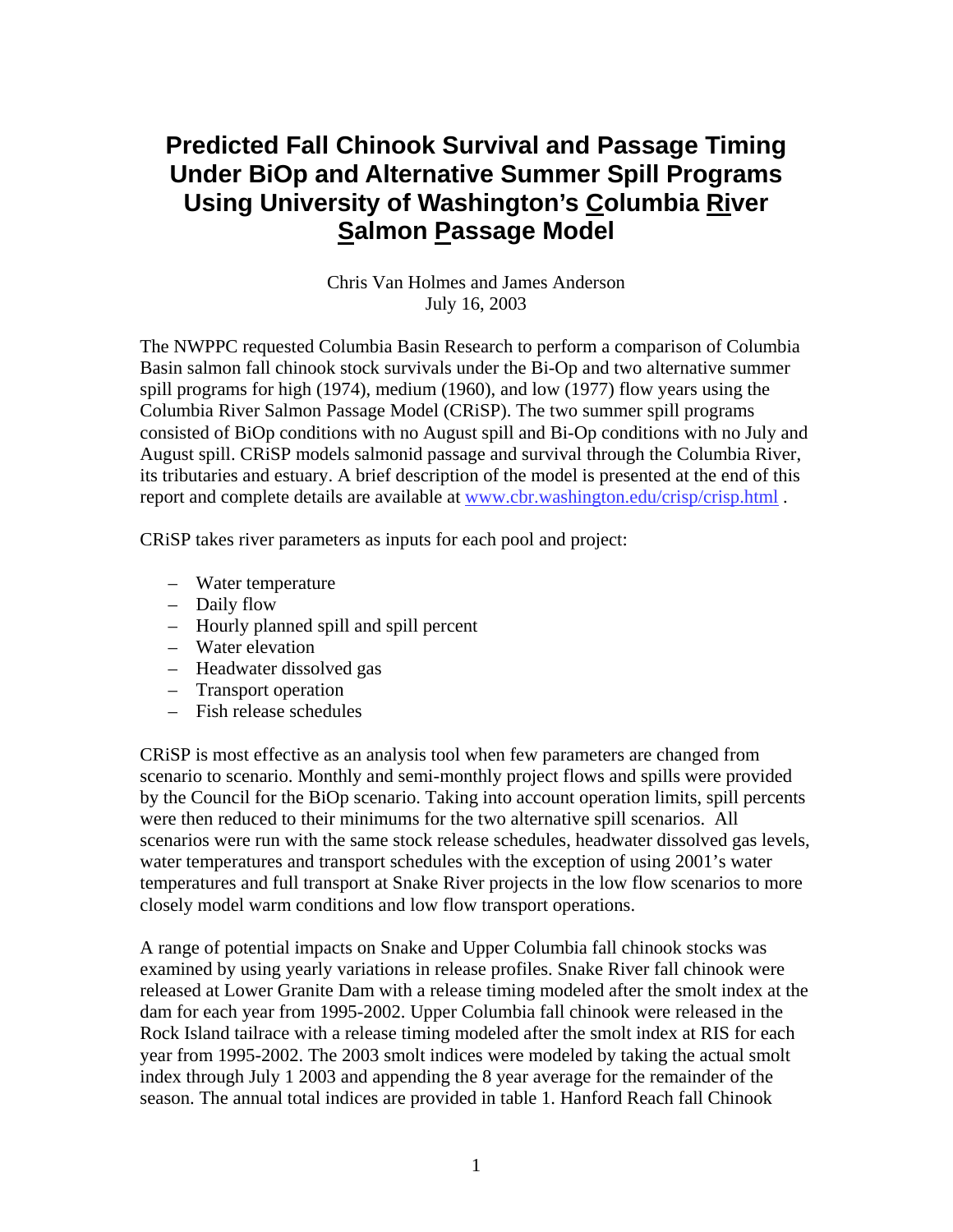were released at river kilometer 593 with a single release profile modeled after the cumulative "1 3 W" pittag releases in the Hanford reach. All stocks were modeled through the Bonneville tailrace. The CRiSP travel time and survival parameters used in these scenarios were calibrated using PIT-tag survival estimates and observed travel times for each stock.

|                                         | Year  | LGR     | <b>RIS</b> |
|-----------------------------------------|-------|---------|------------|
|                                         | 1995  | 31230   | 14193      |
| Table 1. Cumulative subyearling smolt   | 1996  | 18533   | 15308      |
| indices at LGR and RIS. *Estimate using | 1997  | 98550   | 19109      |
| YTD smolt index with in-season          | 1998  | 89120   | 17209      |
| forecasts.                              | 1999  | 310989  | 28345      |
|                                         | 2000  | 747839  | 13693      |
|                                         | 2001  | 740554  | 22651      |
|                                         | 2002  | 753596  | 26325      |
|                                         | 2003* | 1543304 | 59528      |

The results of the *Average flow Bi-Op scenarios* relative the *no spill options* are presented in Table 1. The range of results is based on the annual variations in smolt indices. For Hanford Reach fall chinook, the model projects an additional 0.21% morality under no August spills and an additional 1.99% under no summer spills. For Snake River fall chinook, CRiSP projects up to 0.13% additional morality under no August spills and up to 0.61% morality under no summer spills. For Upper Columbia fall chinook, the model projects up to 0.18% additional morality under no August spills and up to 0.33% additional morality under no summer spills.

Table 2. Average survival and transport percents for Bi-Op conditions with the range of losses for the alternative spill scenarios under a historical range of release profiles.

| Average Survival and Transport under Bi-Op conditions |                        |                                           |                      |                             |                      |                                |                                         |                                               | 2003 Smolt Migrant                                  |  |
|-------------------------------------------------------|------------------------|-------------------------------------------|----------------------|-----------------------------|----------------------|--------------------------------|-----------------------------------------|-----------------------------------------------|-----------------------------------------------------|--|
| <b>Wild Fall</b><br>Chinook<br><b>Stock</b>           | Release<br><b>Site</b> | 2003<br>Modeled<br>Population<br>Estimate | In-river<br>Survival | Total<br>System<br>Survival | Percent<br>Transport | Total<br><b>BON</b><br>Passage | Median<br><b>MCN</b><br>Arrival<br>Date | <b>No</b><br>August<br><b>Spill</b>           | Lost due to<br>No.<br><b>Summer</b><br><b>Spill</b> |  |
| Hanford<br>Reach                                      | Hanford<br>Reach       | 2500000*                                  | 42.2%                | 49.5%                       | 20.0%                | 123875                         | 26-Jun                                  | 5250<br>(0.2%)                                | 49750<br>(2%)                                       |  |
| Snake<br>River                                        | Lower<br>Granite       | 1543304**                                 | 38.1%                | 77.0%                       | 78.4%                | 118788                         | 27-Jul                                  | 401<br>$(0.03\%)$<br>to<br>2084<br>$(0.14\%)$ | 2624<br>(0.17%)<br>to<br>9430<br>$(0.61\%)$         |  |
| Upper<br>Columbia                                     | Rock<br>Island         | 59528**                                   | 7.5%                 | 17.3%                       | 21.1%                | 10310                          | $15 -$ Jul                              | 32<br>$(0.05\%)$<br>to<br>79<br>(0.13%)       | 109<br>(0.18%)<br>to<br>198<br>(0.33%)              |  |

\* Assumes Hanford reach smolt 'release' of 2,500,000

\*\*2003 Population estimate from FPC smolt indices and Columbia Basin Research's In-season Forecast as of July 13 ( see <http://www.cbr.washington.edu/crisprt/index.html>).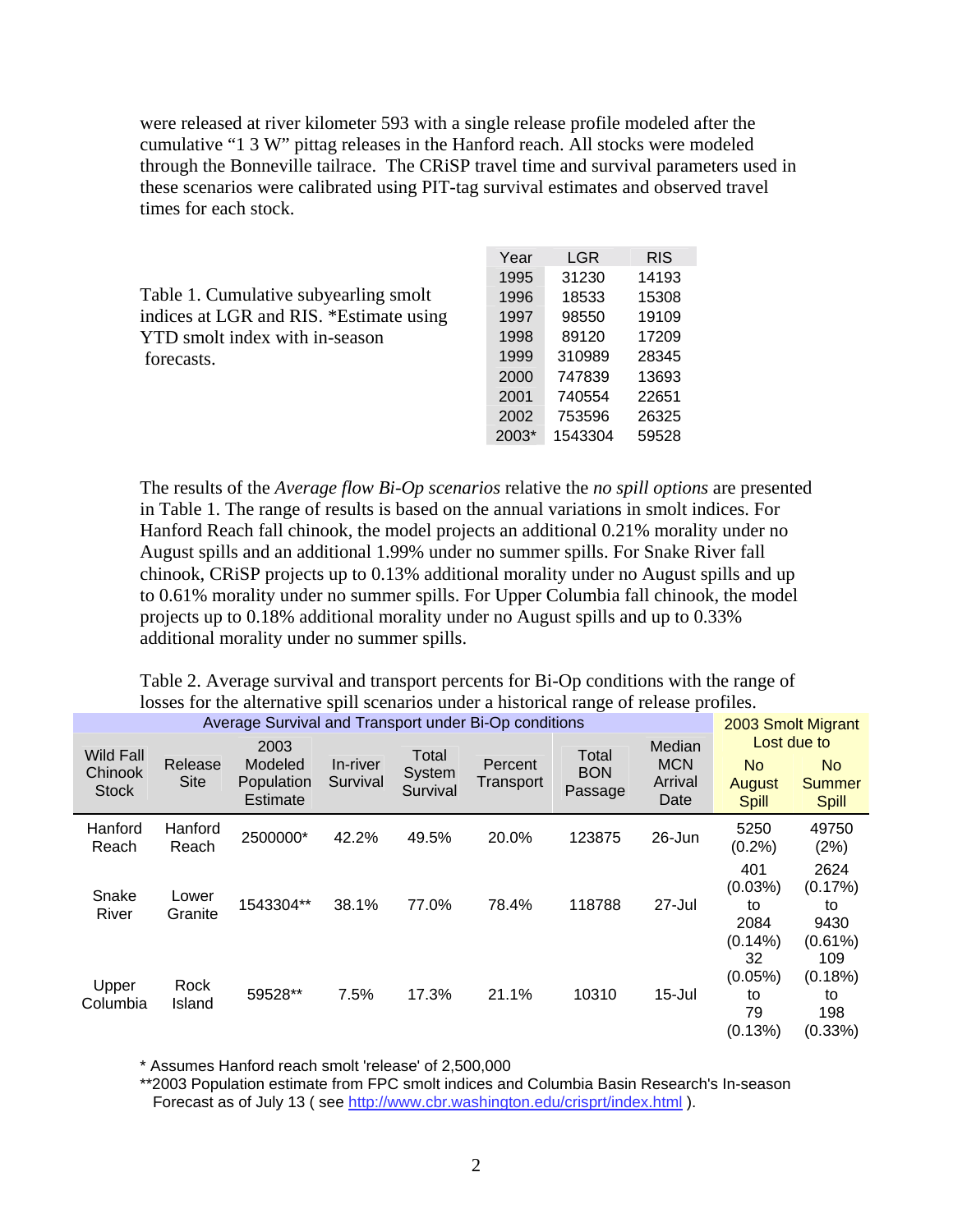The limited impact of the alternative spill scenarios on the Hanford Reach fall chinook is due mainly to the earlier migration of these fish. The median arrival day of the modeled Hanford Reach stock at McNary Dam is June  $26<sup>th</sup>$ . The in-river migrants from the Snake River suffer up to 4.32% more mortality under the No Summer Spill scenario relative to the Bi-Op spill. But because the majority of this stock is transported before encountering altered spills at the John Day, Dalles and Bonneville dams the final impact on system survival is below 1%. For the Rock Island stocks, a combination of early migration and the limited number of remaining in-river migrants affected by spill changes at the last three projects limits the effects of the spill alternatives.

|             |          |          |          |             | Total      | Median     |
|-------------|----------|----------|----------|-------------|------------|------------|
|             | Release  |          | Total    | Percent of  | Passage    | Arrival    |
| <b>Flow</b> | Start    |          | System   | Release     | to below   | Date at    |
| Regime      | (Julian) | Survival | Survival | Transported | <b>BON</b> | <b>MCN</b> |
| Average     | 152      | 42.22%   | 49.55%   | 19.98%      | <b>UNK</b> | 26-Jun     |
| High        | 152      | 45.19%   | 52.10%   | 20.77%      | <b>UNK</b> | 26-Jun     |
| Low         | 152      | 41.44%   | 55.25%   | 35.09%      | UNK        | 26-Jun     |
| Average     | 161      | 36.42%   | 80.09%   | 83.09%      | 24448      | 25-Aug     |
| Average     | 159      | 37.55%   | 79.58%   | 82.25%      | 13968      | 8-Aug      |
| Average     | 146      | 37.68%   | 78.87%   | 81.09%      | 67759      | 30-Jul     |
| Average     | 156      | 39.69%   | 76.87%   | 77.46%      | 237038     | 22-Jul     |
| Average     | 151      | 39.12%   | 78.12%   | 79.57%      | 580316     | 21-Jul     |
| Average     | 153      | 39.58%   | 77.24%   | 78.08%      | 568247     | $13 -$ Jul |
| Average     | 148      | 34.86%   | 71.53%   | 73.53%      | 536584     | 28-Jul     |
| Average     | 148      | 40.15%   | 73.43%   | 72.04%      | 836686     | 4-Jul      |
| High        | 161      | 39.28%   | 80.20%   | 82.48%      | 24481      | 21-Aug     |
| High        | 159      | 42.14%   | 79.62%   | 80.63%      | 13974      | 30-Jul     |
| High        | 146      | 42.89%   | 79.10%   | 79.37%      | 67956      | 21-Jul     |
| High        | 156      | 47.23%   | 75.14%   | 69.39%      | 231685     | 12-Jul     |
| High        | 151      | 45.85%   | 77.30%   | 74.56%      | 574190     | $11 -$ Jul |
| High        | 153      | 47.24%   | 76.06%   | 71.11%      | 559583     | 4-Jul      |
| High        | 148      | 41.81%   | 74.01%   | 73.39%      | 555184     | 17-Jul     |
| High        | 148      | 49.19%   | 70.76%   | 58.91%      | 806421     | 28-Jun     |
| Low         | 161      | 32.47%   | 79.38%   | 83.03%      | 24227      | 31-Aug     |
| Low         | 159      | 32.49%   | 79.07%   | 82.90%      | 13876      | 18-Aug     |
| Low         | 146      | 32.32%   | 78.76%   | 82.71%      | 67650      | 11-Aug     |
| Low         | 156      | 30.76%   | 77.83%   | 81.82%      | 239871     | 7-Aug      |
| Low         | 151      | 31.79%   | 78.39%   | 82.32%      | 582197     | 2-Aug      |
| Low         | 153      | 31.10%   | 77.82%   | 81.83%      | 572345     | 28-Jul     |
| Low         | 148      | 28.46%   | 68.27%   | 71.62%      | 512044     | 6-Aug      |
| Low         | 148      | 28.73%   | 76.05%   | 80.35%      | 865831     | $18 -$ Jul |
| Average     | 91       | 8.29%    | 18.76%   | 22.07%      | 2663       | $11 -$ Jul |
| Average     | 91       | 6.03%    | 16.61%   | 22.34%      | 2543       | 22-Jul     |
| Average     | 91       | 11.82%   | 21.04%   | 20.91%      | 3621       | 2-Jul      |
| Average     | 91       | 7.23%    | 17.29%   | 21.46%      | 4879       | 16-Jul     |
| Average     | 91       | 8.80%    | 17.21%   | 19.11%      | 2356       | 12-Jul     |
| Average     | 91       | 4.59%    | 14.40%   | 20.60%      | 3262       | 23-Jul     |

Table 3. Survival and passage results for Under Bi-Op spill scenario.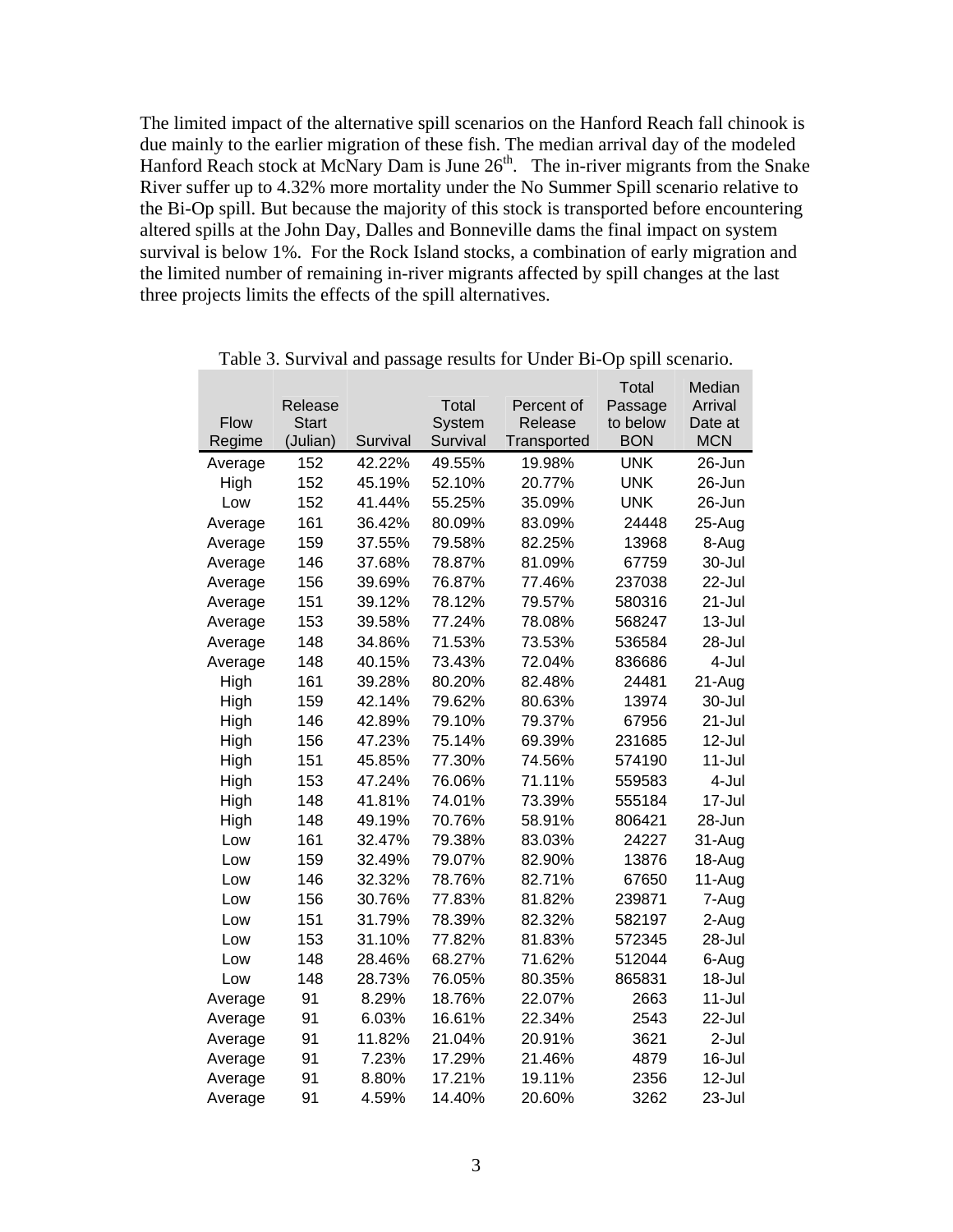| Average | 91 | 5.30%  | 15.88% | 21.91% | 4043 | 23-Jul     |
|---------|----|--------|--------|--------|------|------------|
| Average | 91 | 7.98%  | 17.40% | 20.36% | 4162 | 11-Jul     |
| High    | 91 | 10.98% | 17.85% | 16.63% | 2533 | 10-Jul     |
| High    | 91 | 8.02%  | 15.44% | 17.08% | 2363 | 21-Jul     |
| High    | 91 | 14.73% | 20.39% | 15.09% | 3509 | 1-Jul      |
| High    | 91 | 9.85%  | 17.08% | 16.93% | 4821 | $15 -$ Jul |
| High    | 91 | 11.37% | 17.79% | 15.81% | 2436 | 11-Jul     |
| High    | 91 | 6.24%  | 13.44% | 16.04% | 3044 | 22-Jul     |
| High    | 91 | 7.27%  | 14.99% | 17.30% | 3817 | 22-Jul     |
| High    | 91 | 11.14% | 17.83% | 16.36% | 4265 | 10-Jul     |
| Low     | 91 | 5.92%  | 21.37% | 29.59% | 3034 | 12-Jul     |
| Low     | 91 | 4.43%  | 18.35% | 27.68% | 2809 | 23-Jul     |
| Low     | 91 | 9.03%  | 24.20% | 30.20% | 4164 | 2-Jul      |
| Low     | 91 | 5.14%  | 19.35% | 27.81% | 5460 | 17-Jul     |
| Low     | 91 | 6.63%  | 19.62% | 26.50% | 2686 | 13-Jul     |
| Low     | 91 | 3.19%  | 16.34% | 25.93% | 3702 | 24-Jul     |
| Low     | 91 | 3.79%  | 17.56% | 27.00% | 4472 | 24-Jul     |
| Low     | 91 | 5.59%  | 20.06% | 28.03% | 4798 | 12-Jul     |
|         |    |        |        |        |      |            |

Table 4. Survival and passage results under No August spill scenario with comparisons to the BiOp.

|                    |                                 |                       |                      |                             |                                      |                                    | Modeled impact of No                                      |                                                     |
|--------------------|---------------------------------|-----------------------|----------------------|-----------------------------|--------------------------------------|------------------------------------|-----------------------------------------------------------|-----------------------------------------------------|
| Release<br>Profile | Fall<br>Chinook<br><b>Stock</b> | <b>Flow</b><br>Regime | In-River<br>Survival | Total<br>System<br>Survival | Percent of<br>Release<br>Transported | <b>In-River</b><br><b>Survival</b> | August Spill vs. BIOP<br><b>System</b><br><b>Survival</b> | <b>Total</b><br>Losses<br>to BON<br><b>Tailrace</b> |
| Average            | Hanford                         | Average               | 41.93%               | 49.33%                      | 19.98%                               | $-0.29%$                           | $-0.21%$                                                  | <b>UNK</b>                                          |
| Average            | Hanford                         | High                  | 44.97%               | 51.94%                      | 20.77%                               | $-0.22%$                           | $-0.16%$                                                  | <b>UNK</b>                                          |
| Average            | Hanford                         | Low                   | 41.04%               | 55.03%                      | 35.09%                               | $-0.41%$                           | $-0.23%$                                                  | <b>UNK</b>                                          |
| 1995               | Snake                           | Average               | 34.03%               | 79.96%                      | 83.09%                               | $-2.38%$                           | $-0.13%$                                                  | -40                                                 |
| 1996               | Snake                           | Average               | 35.37%               | 79.45%                      | 82.25%                               | $-2.18%$                           | $-0.13%$                                                  | -24                                                 |
| 1998               | Snake                           | Average               | 36.15%               | 78.76%                      | 81.09%                               | -1.54%                             | $-0.11%$                                                  | $-93$                                               |
| 1999               | Snake                           | Average               | 38.81%               | 76.78%                      | 77.46%                               | $-0.88%$                           | $-0.09%$                                                  | $-275$                                              |
| 2000               | Snake                           | Average               | 38.40%               | 78.06%                      | 79.57%                               | $-0.72%$                           | $-0.06%$                                                  | $-443$                                              |
| 2001               | Snake                           | Average               | 39.02%               | 77.19%                      | 78.08%                               | $-0.56%$                           | $-0.05%$                                                  | $-388$                                              |
| 2002               | Snake                           | Average               | 33.20%               | 71.42%                      | 73.53%                               | $-1.65%$                           | $-0.11%$                                                  | $-860$                                              |
| 2003               | Snake                           | Average               | 39.97%               | 73.40%                      | 72.04%                               | $-0.18%$                           | $-0.03%$                                                  | $-292$                                              |
| 1995               | Snake                           | High                  | 37.31%               | 80.07%                      | 82.48%                               | $-1.96%$                           | $-0.13%$                                                  | -41                                                 |
| 1996               | Snake                           | High                  | 40.86%               | 79.50%                      | 80.63%                               | $-1.28%$                           | $-0.12%$                                                  | $-20$                                               |
| 1998               | Snake                           | High                  | 42.14%               | 79.02%                      | 79.37%                               | $-0.75%$                           | $-0.08%$                                                  | $-67$                                               |
| 1999               | Snake                           | High                  | 46.82%               | 75.05%                      | 69.39%                               | $-0.41%$                           | $-0.09%$                                                  | $-263$                                              |
| 2000               | Snake                           | High                  | 45.62%               | 77.27%                      | 74.56%                               | $-0.22%$                           | $-0.03%$                                                  | $-258$                                              |
| 2001               | Snake                           | High                  | 47.09%               | 76.03%                      | 71.11%                               | $-0.15%$                           | $-0.03%$                                                  | $-216$                                              |
| 2002               | Snake                           | High                  | 41.07%               | 73.92%                      | 73.39%                               | $-0.74%$                           | $-0.09%$                                                  | $-671$                                              |
| 2003               | Snake                           | High                  | 49.16%               | 70.75%                      | 58.91%                               | $-0.03%$                           | $-0.01%$                                                  | $-110$                                              |
| 1995               | Snake                           | Low                   | 30.03%               | 79.27%                      | 83.02%                               | $-2.43%$                           | $-0.11%$                                                  | $-34$                                               |
| 1996               | Snake                           | Low                   | 29.53%               | 78.94%                      | 82.89%                               | -2.96%                             | $-0.13%$                                                  | -23                                                 |
| 1998               | Snake                           | Low                   | 29.31%               | 78.63%                      | 82.71%                               | $-3.01%$                           | $-0.13%$                                                  | -112                                                |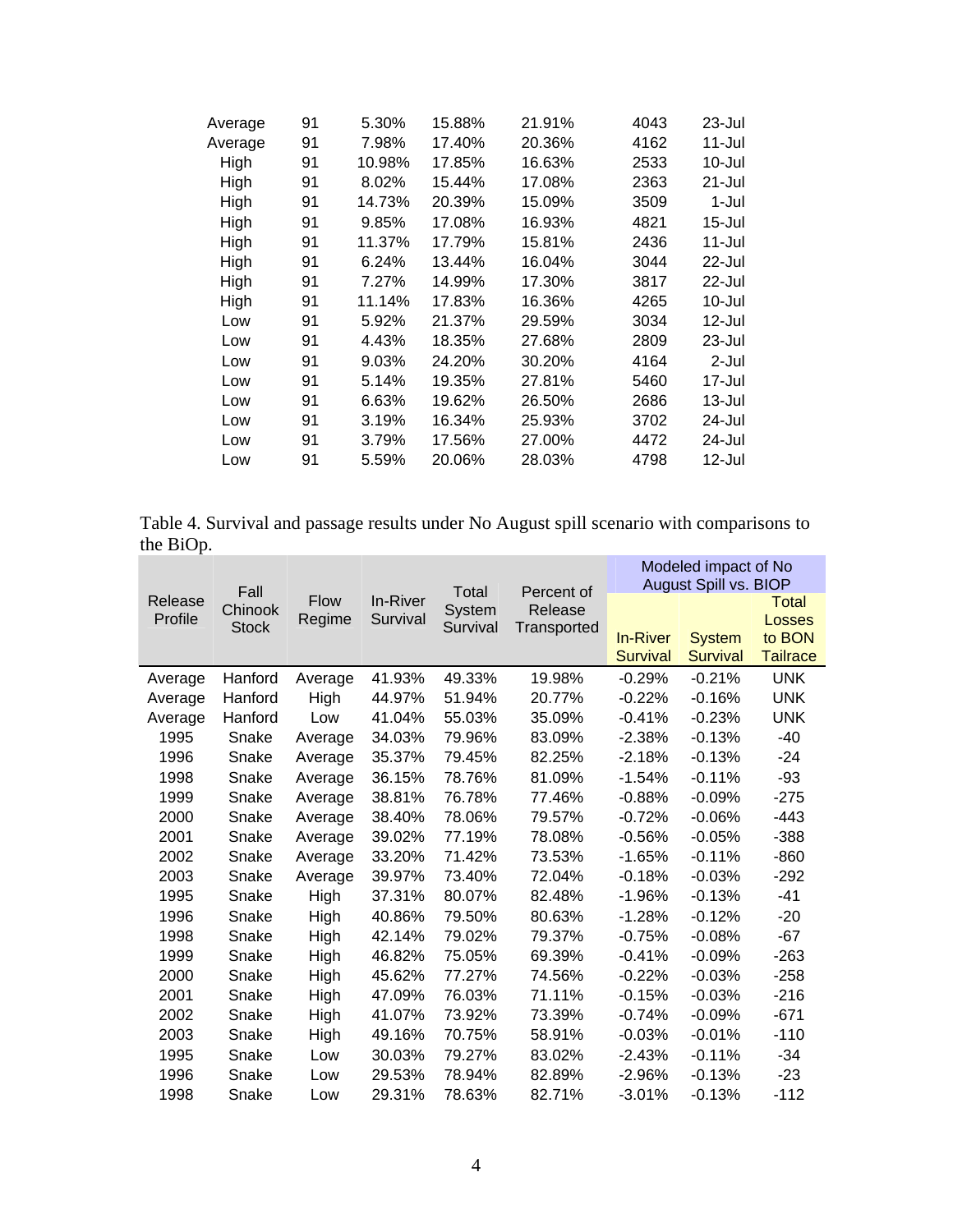| 1999 | Snake      | Low     | 28.63% | 77.74% | 81.81% | $-2.13%$  | $-0.09%$ | $-288$ |
|------|------------|---------|--------|--------|--------|-----------|----------|--------|
| 2000 | Snake      | Low     | 29.42% | 78.29% | 82.32% | $-2.36%$  | $-0.10%$ | $-749$ |
| 2001 | Snake      | Low     | 28.86% | 77.72% | 81.83% | $-2.25%$  | $-0.10%$ | $-713$ |
| 2002 | Snake      | Low     | 25.47% | 68.14% | 71.62% | $-2.99%$  | $-0.13%$ | $-957$ |
| 2003 | Snake      | Low     | 27.40% | 75.99% | 80.35% | $-1.34%$  | $-0.06%$ | $-693$ |
| 1995 | <b>RIS</b> | Average | 8.17%  | 18.71% | 22.07% | $-0.13%$  | $-0.06%$ | -8     |
| 1996 | <b>RIS</b> | Average | 5.76%  | 16.50% | 22.34% | $-0.28%$  | $-0.12%$ | $-18$  |
| 1998 | <b>RIS</b> | Average | 11.70% | 20.99% | 20.91% | $-0.12%$  | $-0.05%$ | -9     |
| 1999 | <b>RIS</b> | Average | 6.95%  | 17.16% | 21.46% | $-0.28%$  | $-0.13%$ | -36    |
| 2000 | <b>RIS</b> | Average | 8.52%  | 17.07% | 19.11% | $-0.28%$  | $-0.13%$ | $-18$  |
| 2001 | <b>RIS</b> | Average | 4.28%  | 14.28% | 20.60% | $-0.30\%$ | $-0.13%$ | -28    |
| 2002 | <b>RIS</b> | Average | 5.02%  | 15.76% | 21.91% | $-0.29%$  | $-0.12%$ | $-31$  |
| 2003 | <b>RIS</b> | Average | 7.79%  | 17.31% | 20.36% | -0.19%    | $-0.09%$ | $-21$  |
| 1995 | <b>RIS</b> | High    | 10.87% | 17.79% | 16.63% | $-0.11%$  | $-0.06%$ | -8     |
| 1996 | <b>RIS</b> | High    | 7.79%  | 15.32% | 17.08% | $-0.24%$  | $-0.12%$ | $-19$  |
| 1998 | <b>RIS</b> | High    | 14.63% | 20.33% | 15.09% | $-0.10%$  | $-0.06%$ | $-10$  |
| 1999 | <b>RIS</b> | High    | 9.59%  | 16.94% | 16.93% | $-0.26%$  | $-0.14%$ | $-39$  |
| 2000 | <b>RIS</b> | High    | 11.11% | 17.65% | 15.81% | $-0.27%$  | $-0.14%$ | $-19$  |
| 2001 | <b>RIS</b> | High    | 5.95%  | 13.29% | 16.04% | $-0.29%$  | $-0.15%$ | -33    |
| 2002 | <b>RIS</b> | High    | 7.02%  | 14.86% | 17.30% | $-0.25%$  | $-0.13%$ | $-33$  |
| 2003 | RIS        | High    | 10.96% | 17.73% | 16.36% | $-0.18%$  | $-0.09%$ | -23    |
| 1995 | <b>RIS</b> | Low     | 5.75%  | 21.32% | 29.59% | $-0.17%$  | $-0.05%$ | -8     |
| 1996 | <b>RIS</b> | Low     | 4.10%  | 18.25% | 27.68% | $-0.33%$  | $-0.10%$ | $-15$  |
| 1998 | <b>RIS</b> | Low     | 8.87%  | 24.15% | 30.20% | $-0.15%$  | $-0.05%$ | -8     |
| 1999 | <b>RIS</b> | Low     | 4.82%  | 19.24% | 27.81% | $-0.32%$  | $-0.10%$ | $-29$  |
| 2000 | <b>RIS</b> | Low     | 6.34%  | 19.52% | 26.50% | $-0.29%$  | $-0.10%$ | $-14$  |
| 2001 | <b>RIS</b> | Low     | 2.85%  | 16.24% | 25.93% | $-0.33%$  | $-0.10%$ | $-23$  |
| 2002 | <b>RIS</b> | Low     | 3.47%  | 17.46% | 27.00% | $-0.32%$  | $-0.10%$ | $-26$  |
| 2003 | <b>RIS</b> | Low     | 5.36%  | 19.98% | 28.03% | $-0.23%$  | $-0.08%$ | $-18$  |

Table 5. Survival and passage results under No Summer Spill scenario with comparisons to the BiOp. Modeled impact of No

| Release | Fall         | <b>Flow</b> | In-River | Total    | Percent of  | Modeled impact of No<br>Summer Spill program vs.<br><b>BIOP</b> |                 |                  |  |
|---------|--------------|-------------|----------|----------|-------------|-----------------------------------------------------------------|-----------------|------------------|--|
| Profile | Chinook      | Regime      | Survival | System   | Release     |                                                                 |                 | Total            |  |
|         | <b>Stock</b> |             |          | Survival | Transported | <b>In-River</b>                                                 | <b>System</b>   | Losses<br>to BON |  |
|         |              |             |          |          |             | <b>Survival</b>                                                 | <b>Survival</b> | <b>Tailrace</b>  |  |
| Average | Hanford      | Average     | 39.52%   | 47.56%   | 19.98%      | $-2.69%$                                                        | $-1.99\%$       | UNK              |  |
| Average | Hanford      | High        | 43.48%   | 50.86%   | 20.77%      | $-1.71%$                                                        | $-1.25%$        | UNK              |  |
| Average | Hanford      | Low         | 37.32%   | 52.96%   | 35.09%      | $-4.12%$                                                        | $-2.30%$        | UNK              |  |
| 1995    | Snake        | Average     | 33.25%   | 79.92%   | 83.09%      | $-3.16%$                                                        | $-0.17%$        | -53              |  |
| 1996    | Snake        | Average     | 33.69%   | 79.35%   | 82.25%      | $-3.86%$                                                        | $-0.23%$        | -42              |  |
| 1998    | Snake        | Average     | 33.96%   | 78.61%   | 81.09%      | $-3.73%$                                                        | $-0.26%$        | -225             |  |
| 1999    | Snake        | Average     | 35.56%   | 76.45%   | 77.46%      | $-4.12%$                                                        | $-0.42%$        | $-1307$          |  |
| 2000    | Snake        | Average     | 34.95%   | 77.78%   | 79.57%      | $-4.17%$                                                        | $-0.35%$        | $-2564$          |  |
| 2001    | Snake        | Average     | 35.26%   | 76.83%   | 78.08%      | -4.32%                                                          | $-0.41%$        | $-3044$          |  |
| 2002    | Snake        | Average     | 31.01%   | 71.27%   | 73.53%      | $-3.85%$                                                        | $-0.26%$        | $-1982$          |  |
| 2003    | Snake        | Average     | 35.93%   | 72.82%   | 72.04%      | $-4.22%$                                                        | $-0.61%$        | -6956            |  |
| 1995    | Snake        | High        | 36.46%   | 80.01%   | 82.48%      | $-2.82%$                                                        | $-0.19%$        | -59              |  |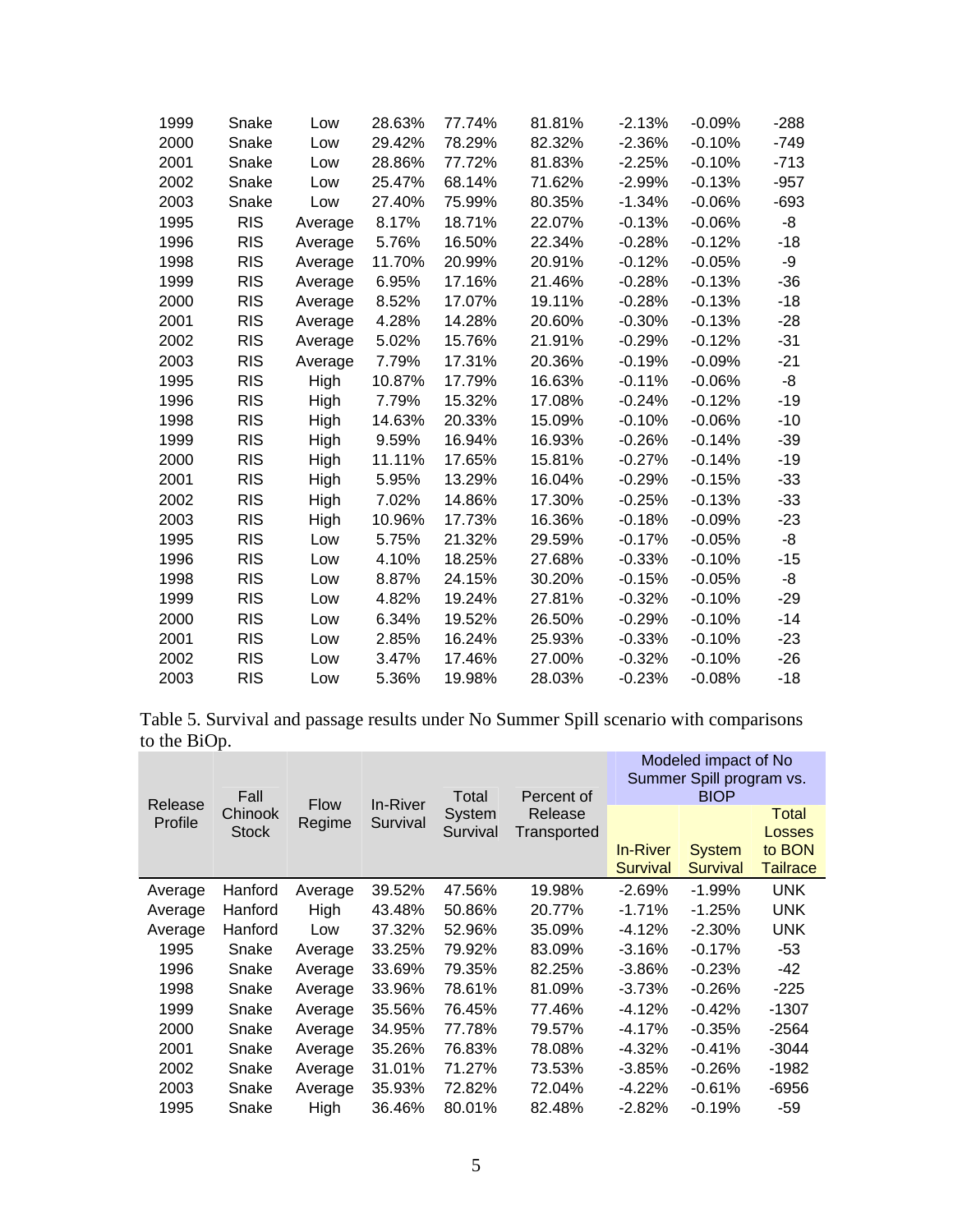| 1996 | Snake      | High    | 39.35% | 79.37% | 80.63% | $-2.79%$ | $-0.26%$ | $-45$   |
|------|------------|---------|--------|--------|--------|----------|----------|---------|
| 1998 | Snake      | High    | 40.52% | 78.85% | 79.37% | $-2.37%$ | $-0.25%$ | $-213$  |
| 1999 | Snake      | High    | 44.97% | 74.67% | 69.39% | $-2.26%$ | $-0.47%$ | $-1461$ |
| 2000 | Snake      | High    | 43.35% | 76.91% | 74.56% | $-2.49%$ | $-0.39%$ | $-2890$ |
| 2001 | Snake      | High    | 44.96% | 75.62% | 71.11% | $-2.28%$ | $-0.44%$ | $-3260$ |
| 2002 | Snake      | High    | 39.24% | 73.70% | 73.39% | $-2.57%$ | $-0.31%$ | $-2311$ |
| 2003 | Snake      | High    | 47.17% | 70.13% | 58.91% | $-2.02%$ | $-0.63%$ | $-7204$ |
| 1995 | Snake      | Low     | 29.76% | 79.26% | 83.02% | $-2.71%$ | $-0.12%$ | $-37$   |
| 1996 | Snake      | Low     | 28.90% | 78.91% | 82.88% | $-3.59%$ | $-0.16%$ | $-28$   |
| 1998 | Snake      | Low     | 28.30% | 78.58% | 82.70% | $-4.02%$ | $-0.18%$ | $-151$  |
| 1999 | Snake      | Low     | 26.90% | 77.66% | 81.81% | $-3.86%$ | $-0.17%$ | $-530$  |
| 2000 | Snake      | Low     | 27.51% | 78.20% | 82.31% | $-4.28%$ | $-0.19%$ | $-1395$ |
| 2001 | Snake      | Low     | 26.68% | 77.62% | 81.82% | $-4.42%$ | $-0.20%$ | $-1443$ |
| 2002 | Snake      | Low     | 24.51% | 68.10% | 71.61% | $-3.95%$ | $-0.17%$ | $-1274$ |
| 2003 | Snake      | Low     | 24.38% | 75.84% | 80.34% | $-4.36%$ | $-0.20%$ | $-2324$ |
| 1995 | <b>RIS</b> | Average | 7.63%  | 18.45% | 22.07% | $-0.66%$ | $-0.31%$ | $-44$   |
| 1996 | <b>RIS</b> | Average | 5.49%  | 16.38% | 22.34% | $-0.55%$ | $-0.23%$ | $-36$   |
| 1998 | <b>RIS</b> | Average | 11.17% | 20.71% | 20.91% | $-0.65%$ | $-0.33%$ | $-57$   |
| 1999 | <b>RIS</b> | Average | 6.74%  | 17.06% | 21.46% | $-0.50%$ | $-0.23%$ | $-65$   |
| 2000 | <b>RIS</b> | Average | 8.41%  | 17.02% | 19.11% | $-0.38%$ | $-0.19%$ | $-25$   |
| 2001 | <b>RIS</b> | Average | 4.16%  | 14.22% | 20.60% | $-0.43%$ | $-0.18%$ | $-41$   |
| 2002 | <b>RIS</b> | Average | 4.81%  | 15.67% | 21.91% | $-0.49%$ | $-0.21%$ | $-54$   |
| 2003 | <b>RIS</b> | Average | 7.45%  | 17.13% | 20.36% | $-0.53%$ | $-0.26%$ | $-63$   |
| 1995 | <b>RIS</b> | High    | 10.48% | 17.56% | 16.63% | $-0.51%$ | $-0.28%$ | $-40$   |
| 1996 | <b>RIS</b> | High    | 7.54%  | 15.18% | 17.08% | $-0.49%$ | $-0.26%$ | $-39$   |
| 1998 | <b>RIS</b> | High    | 14.22% | 20.09% | 15.09% | $-0.51%$ | $-0.30%$ | $-53$   |
| 1999 | <b>RIS</b> | High    | 9.37%  | 16.82% | 16.93% | $-0.48%$ | $-0.26%$ | $-74$   |
| 2000 | <b>RIS</b> | High    | 10.98% | 17.58% | 15.81% | $-0.39%$ | $-0.21%$ | $-29$   |
| 2001 | <b>RIS</b> | High    | 5.80%  | 13.21% | 16.04% | $-0.44%$ | $-0.23%$ | $-51$   |
| 2002 | <b>RIS</b> | High    | 6.81%  | 14.75% | 17.30% | $-0.46%$ | $-0.24%$ | $-61$   |
| 2003 | <b>RIS</b> | High    | 10.69% | 17.58% | 16.36% | $-0.45%$ | $-0.25%$ | $-60$   |
| 1995 | <b>RIS</b> | Low     | 5.24%  | 21.15% | 29.59% | $-0.68%$ | $-0.23%$ | $-33$   |
| 1996 | <b>RIS</b> | Low     | 3.92%  | 18.19% | 27.68% | $-0.51%$ | $-0.16%$ | $-24$   |
| 1998 | <b>RIS</b> | Low     | 8.34%  | 23.96% | 30.20% | $-0.68%$ | $-0.24%$ | $-42$   |
| 1999 | <b>RIS</b> | Low     | 4.67%  | 19.19% | 27.81% | $-0.47%$ | $-0.16%$ | $-43$   |
| 2000 | <b>RIS</b> | Low     | 6.28%  | 19.49% | 26.50% | $-0.36%$ | $-0.12%$ | $-17$   |
| 2001 | <b>RIS</b> | Low     | 2.79%  | 16.22% | 25.93% | $-0.40%$ | $-0.12%$ | $-27$   |
| 2002 | <b>RIS</b> | Low     | 3.35%  | 17.42% | 27.01% | $-0.44%$ | $-0.14%$ | $-36$   |
| 2003 | <b>RIS</b> | Low     | 5.05%  | 19.87% | 28.03% | $-0.54%$ | $-0.19%$ | $-44$   |

Because numerous input possibilities can alter the CRiSP results it is important to compare model runs that vary as few parameters as possible for meaningful results. For example, it would not be reasonable to compare high flow results with low flow results as the temperature profile for the low flow years would be significantly warmer. And so it would become difficult to determine whether changes in survival were due to temperature or to flow alterations.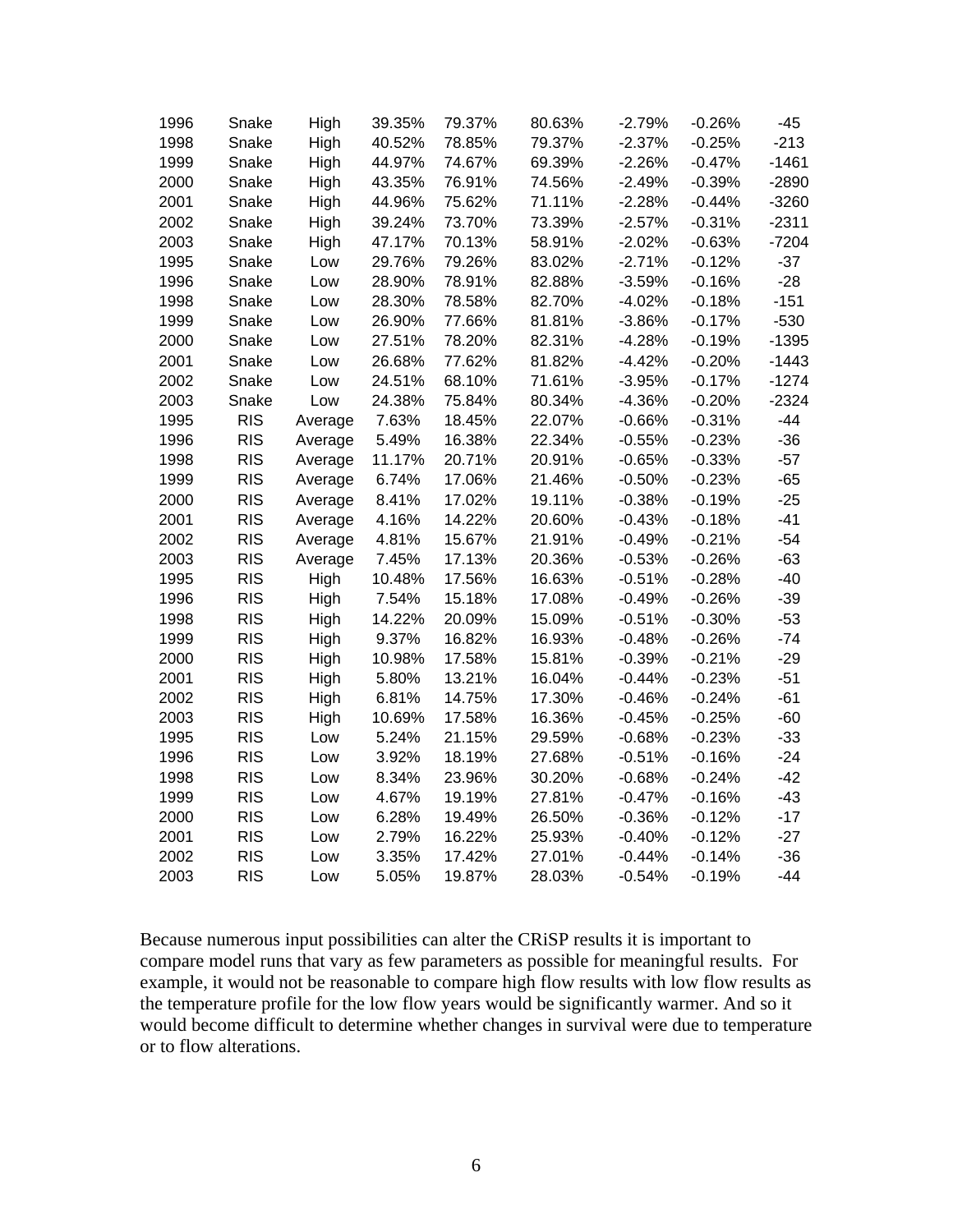## *Model Description*

CRiSP.1 models passage and survival of multiple salmon stocks through the Snake and Columbia rivers, their tributaries, and the Columbia River Estuary. The model recognizes and accounts for several aspects of the life-cycle of migratory fish--fish survival, migration, and passage--and their interaction with the river system in which they live.

Fish survival through reservoirs depends on:

Predator density and activity

Total dissolved gas (TDG) super saturation levels dependent on spill Travel time through a reservoir.

Fish migration rate depends on:

Fish behavior and age

Water velocity which in turn depends on flow, cross-sectional area of a reach, and Reservoir elevation.

Fish passage through dams depends on:

Water spilled over the lip of the dam

Turbine operations

Bypass screens at turbine entrances and fish guidance sluiceways Fish delay at dams.

CRiSP.1 computes daily fish passage on a release-specific basis for all river segments and dams. Passage and survival of fish through a reservoir is expressed in terms of the fish travel time through the reservoir, the predation rate in the reservoir, and a mortality rate resulting from fish exposure to total dissolved gas super saturation, an effect called gas bubble disease (GBD). Fish enter the forebay of a dam from the reservoir and may experience predation during delays due to diel and flow related processes. They leave the forebay and pass the dam mainly at night through spill, bypass or turbine routes, or the fish are diverted to barges or trucks for transportation. Once they leave the forebay, each route has an associated mortality rate and fish returning to the river are exposed to predators in the dam tailrace before they enter the next reservoir.

CRiSP.1 integrates a number of submodels that describe interactions of isolated components. Together they represent the complete model.

*Travel Time* ─ The smolt migration submodel, which moves and spreads releases of fish down river, incorporates flow, river geometry, fish age and date of release. The arrival of fish at a given point in the river is expressed through a probability distribution.

The underlying fish migration theory was developed from ecological principles. Each fish stock travels at an intrinsic velocity as well as a particular velocity relative to the water velocity. The velocities can be set to vary with fish age. In addition, within a single release, fish spread as they move down the river.

PIT-tagged data over the past 10 years was used to calibrate the travel time parameters are calibrated for spring and fall chinook and steelhead from the Snake River Basin and the Upper Columbia River Basin